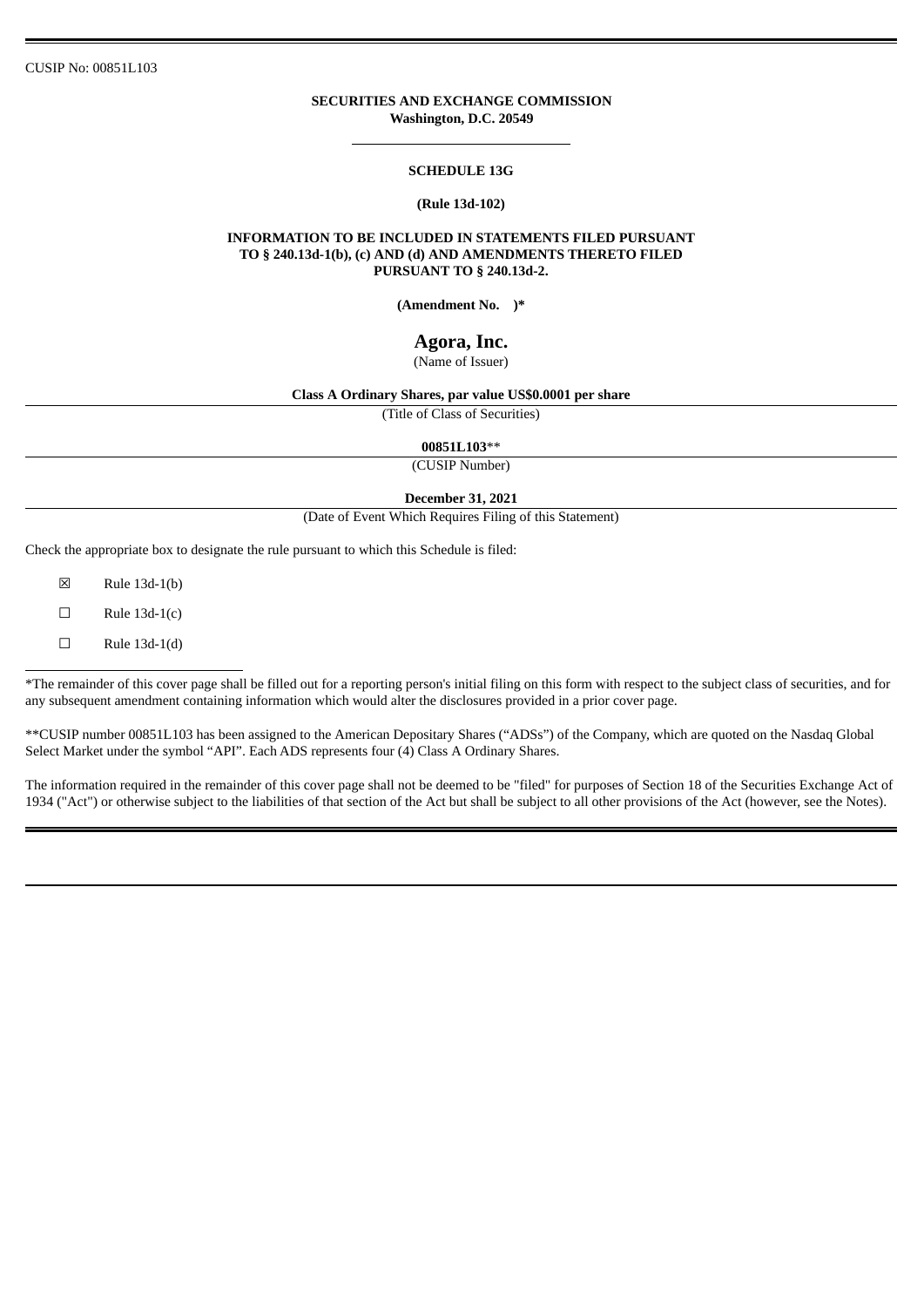| (1)                                                                         | Names of Reporting Persons<br>Susquehanna Securities, LLC                                      |                                                                     |  |
|-----------------------------------------------------------------------------|------------------------------------------------------------------------------------------------|---------------------------------------------------------------------|--|
| (2)                                                                         | $\Box$<br>(a)                                                                                  | Check the Appropriate Box if a Member of a Group (See Instructions) |  |
|                                                                             | (b)<br>$\Box$                                                                                  |                                                                     |  |
| (3)                                                                         |                                                                                                | <b>SEC Use Only</b>                                                 |  |
| (4)                                                                         | Delaware                                                                                       | Citizenship or Place of Organization                                |  |
|                                                                             | (5)                                                                                            | Sole Voting Power<br>27,539,776                                     |  |
| Number of<br><b>Shares</b><br>Beneficially<br>Owned by<br>Each<br>Reporting | (6)                                                                                            | <b>Shared Voting Power</b><br>0                                     |  |
|                                                                             | (7)                                                                                            | Sole Dispositive Power<br>27,539,776                                |  |
| Person With                                                                 | (8)                                                                                            | <b>Shared Dispositive Power</b><br>$\mathbf{0}$                     |  |
| (9)                                                                         | Aggregate Amount Beneficially Owned by Each Reporting Person<br>27,539,776                     |                                                                     |  |
| (10)                                                                        | Check box if the Aggregate Amount in Row (9) Excludes Certain Shares (See Instructions) $\Box$ |                                                                     |  |
| (11)                                                                        | Percent of Class Represented by Amount in Row (9)<br>7.9%                                      |                                                                     |  |
| (12)                                                                        | Type of Reporting Person (See Instructions)<br><b>BD, OO</b>                                   |                                                                     |  |
|                                                                             |                                                                                                |                                                                     |  |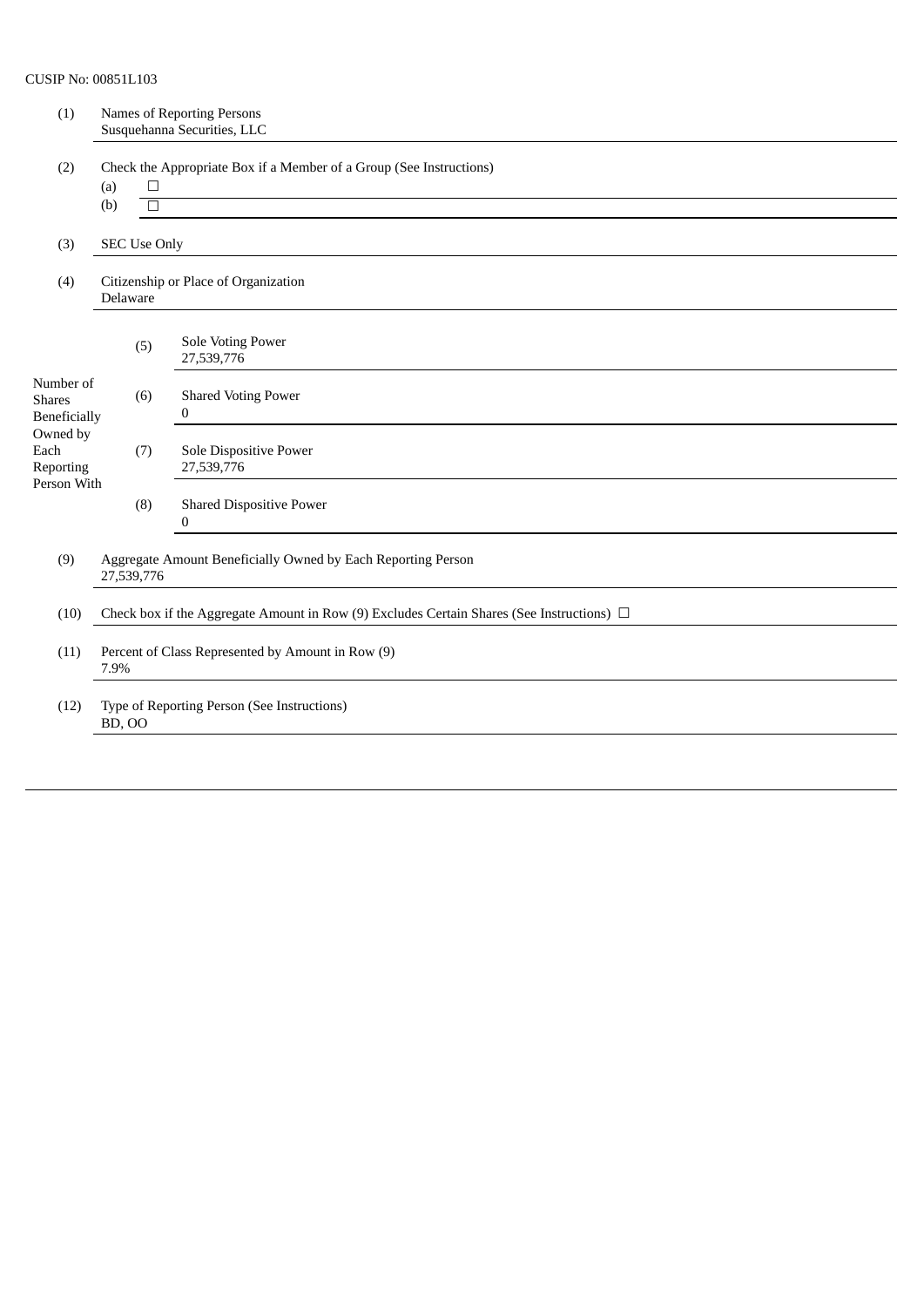# **Item 1.** (a) Name of Issuer Agora, Inc. (the "Company") (b) Address of Issuer's Principal Executive Offices Floor 8, Building 12 Phase III of ChuangZhiTianDi 333 Songhu Road Yangpu District, Shanghai People's Republic of China **Item 2(a).** Name of Person Filing This statement is filed by the entity listed below, which is referred to herein as the "Reporting Person" with respect to the Class A Ordinary Shares, US\$0.0001 par value per share, of the Company (the "Shares"). (i) Susquehanna Securities, LLC **Item 2(b).** Address of Principal Business Office or, if none, Residence The address of the principal business office of Susquehanna Securities, LLC is: 401 E. City Avenue Suite 220 Bala Cynwyd, PA 19004 **Item 2(c).** Citizenship Citizenship is set forth in Row 4 of the cover page for the Reporting Person and is incorporated herein by reference. **Item 2(d).** Title of Class of Securities Class A Ordinary Shares, par value US\$0.0001 per share **Item 2(e)** CUSIP Number CUSIP number 00851L103 has been assigned to the American Depositary Shares ("ADSs") of the Company, which are quoted on the Nasdaq Global Select Market under the symbol "API". Each ADS represents four (4) Class A Ordinary Shares. Item 3. If this statement is filed pursuant to §§240.13d-1(b) or 240.13d-2(b) or (c), check whether the person filing is a: (a)  $\boxtimes$  Broker or dealer registered under section 15 of the Act (15 U.S.C. 780). (b)  $\Box$  Bank as defined in section 3(a)(6) of the Act (15 U.S.C. 78c). (c)  $\Box$  Insurance company as defined in section 3(a)(19) of the Act (15 U.S.C. 78c). (d) ☐ Investment company registered under section 8 of the Investment Company Act of 1940 (15 U.S.C. 80a-8).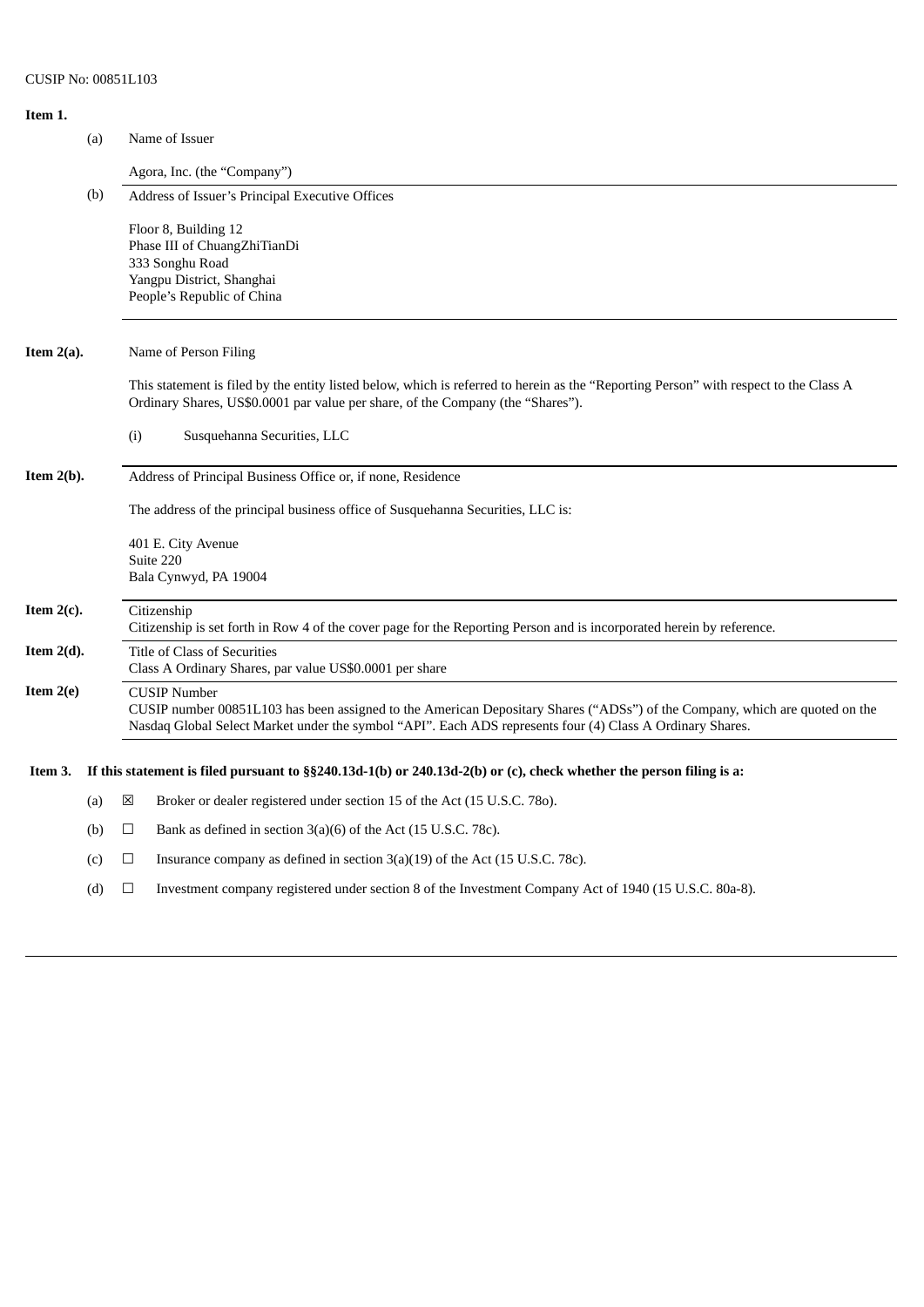- (e)  $\Box$  An investment adviser in accordance with §240.13d-1(b)(1)(ii)(E);
- (f)  $\Box$  An employee benefit plan or endowment fund in accordance with §240.13d-1(b)(1)(ii)(F);
- (g)  $\Box$  A parent holding company or control person in accordance with §240.13d-1(b)(1)(ii)(G);
- (h)  $\Box$  A savings association as defined in Section 3(b) of the Federal Deposit Insurance Act (12 U.S.C. 1813);
- (i)  $\Box$  A church plan that is excluded from the definition of an investment company under section 3(c)(14) of the Investment Company Act of 1940 (15 U.S.C. 80a-3);
- (i)  $\Box$  A non-U.S. institution in accordance with § 240.13d–1(b)(1)(ii)(J);
- (k)  $\Box$  Group, in accordance with rule 13d–1(b)(1)(ii)(K).

If filing as a non-U.S. institution in accordance with § 240.13d–1(b)(1)(ii)(J), please specify the type of institution:

# **Item 4. Ownership**

Provide the following information regarding the aggregate number and percentage of the class of securities of the issuer identified in Item 1.

The information required by Items 4(a) - (c) is set forth in Rows 5 - 11 of the cover page for each Reporting Person hereto and is incorporated herein by reference for each such Reporting Person.

The number of Shares reported as beneficially owned by Susquehanna Securities, LLC consists of 6,884,944 ADSs.

The Company's Annual Report on Form 20-F, filed on March 26, 2021, indicates there were 347,302,624 Shares outstanding as of December 31, 2020.

#### **Item 5. Ownership of Five Percent or Less of a Class**

If this statement is being filed to report the fact that as of the date hereof the reporting person has ceased to be the beneficial owner of more than five percent of the class of securities, check the following:  $\Box$ 

#### **Item 6. Ownership of More than Five Percent on Behalf of Another Person**

Not applicable.

## Item 7. Identification and Classification of the Subsidiary Which Acquired the Security Being Reported on By the Parent Holding Company **or Control Person**

Not applicable.

## **Item 8. Identification and Classification of Members of the Group**

Not applicable.

#### **Item 9. Notice of Dissolution of Group**

Not applicable.

#### **Item 10. Certification**

By signing below each of the undersigned certifies that, to the best of its knowledge and belief, the securities referred to above were not acquired and are not held for the purpose of or with the effect of changing or influencing the control of the issuer of the securities and were not acquired and are not held in connection with or as a participant in any transaction having that purpose or effect.